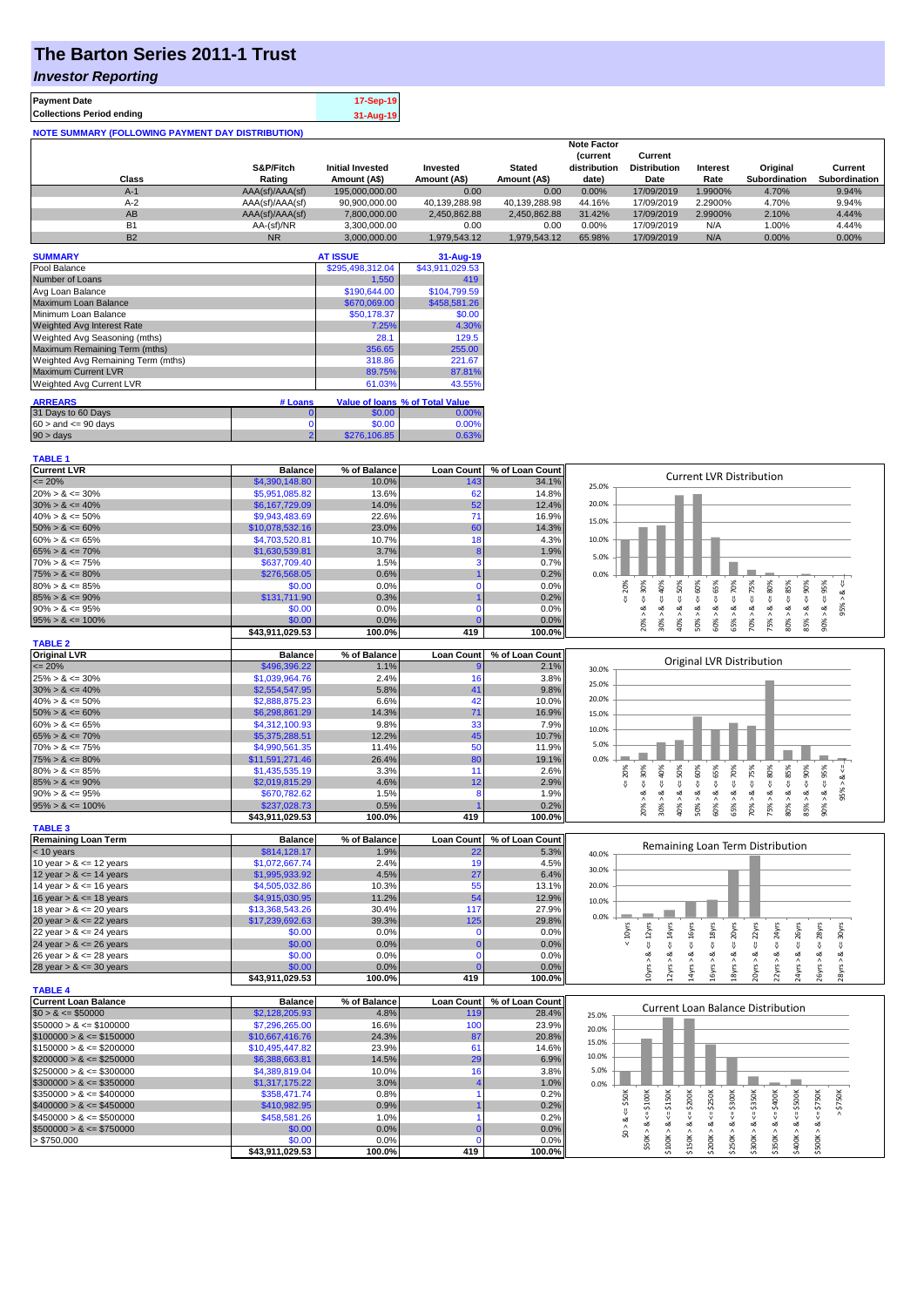# **The Barton Series 2011-1 Trust**

#### *Investor Reporting*

| <b>Payment Date</b>                                                       |                                   | 17-Sep-19               |                          |                          |                                                                                                                                                                                         |
|---------------------------------------------------------------------------|-----------------------------------|-------------------------|--------------------------|--------------------------|-----------------------------------------------------------------------------------------------------------------------------------------------------------------------------------------|
| <b>Collections Period ending</b><br><b>TABLE 5</b>                        |                                   | 31-Aug-19               |                          |                          |                                                                                                                                                                                         |
| <b>Loan Seasoning</b>                                                     | <b>Balance</b>                    | % of Balance            | <b>Loan Count</b>        | % of Loan Count          |                                                                                                                                                                                         |
| $= 6$ mths                                                                | \$0.00                            | 0.0%                    |                          | 0.0%                     | Loan Seasoning Distribution<br>40.0%                                                                                                                                                    |
| $> 8 \le 12$ mth                                                          | \$0.00                            | 0.0%                    | $\Omega$                 | 0.0%                     | 35.0%                                                                                                                                                                                   |
| $12 > 8 \le 18$ mths<br>$18 > 8 \le 24$ mths                              | \$0.00                            | 0.0%                    | n<br>$\Omega$            | 0.0%                     | 30.0%<br>25.0%                                                                                                                                                                          |
| $2 > 8 \le 3$ years                                                       | \$0.00<br>\$0.00                  | 0.0%<br>0.0%            | 0                        | 0.0%<br>0.0%             | 20.0%                                                                                                                                                                                   |
| $3 > 8 \le 4$ years                                                       | \$0.00                            | 0.0%                    | $\Omega$                 | 0.0%                     | 15.0%                                                                                                                                                                                   |
| $4 > 8 \le 5$ years                                                       | \$0.00                            | 0.0%                    | 0                        | 0.0%                     | 10.0%<br>5.0%                                                                                                                                                                           |
| $5 > 8 \le 6$ years                                                       | \$0.00                            | 0.0%                    | $\Omega$                 | 0.0%                     | 0.0%                                                                                                                                                                                    |
| $6 > 8 \le 7$ years<br>$7 > 8 \le 8$ years                                | \$0.00<br>\$0.00                  | 0.0%                    | 0<br>$\Omega$            | 0.0%                     |                                                                                                                                                                                         |
| $8 > 8 \le 9$ years                                                       | \$4,522,483.69                    | 0.0%<br>10.3%           | 31                       | 0.0%<br>7.4%             | $\leq$ 6 mths<br>24 mths<br>$8 > 8 < 9$ years<br>$\leq 12$ mth<br>$\leq$ = 3 years<br>$4 > 8 \leq 5$ years<br>6 years<br>$\leq$ 7 years<br>8 years<br>& <= 10 years<br>$\leq$ = 4 years |
| $9 > 8 \le 10$ years                                                      | \$15,443,671.97                   | 35.2%                   | 120                      | 28.6%                    | Ÿ<br>Y<br>₹<br>ವ<br>ಷ<br>ಹ<br>∞                                                                                                                                                         |
| > 10 years                                                                | \$23,944,873.87                   | 54.5%                   | 268                      | 64.0%                    | $12 > 8$ <= 18 mths<br>2 > 8<br>6 > 8<br>$18 > 8$<br>$\hat{\boldsymbol{\delta}}$<br>$\hat{\cdot}$<br>$\hat{7}$<br>$\hat{0}$                                                             |
|                                                                           | \$43,911,029.53                   | 100.0%                  | 419                      | 100.0%                   |                                                                                                                                                                                         |
| <b>TABLE 6</b><br>Postcode Concentration (top 10 by value)                | <b>Balance</b>                    | % of Balance            | Loan Count               | % of Loan Count          |                                                                                                                                                                                         |
| 5700                                                                      | \$1,466,132.84                    | 3.3%                    | 17                       | 4.1%                     | Geographic Distribution                                                                                                                                                                 |
| 2617                                                                      | \$1,017,542.59                    | 2.3%                    | 6                        | 1.4%                     | 0.6%<br>17.8%                                                                                                                                                                           |
| 5108                                                                      | \$942,286.57                      | 2.1%                    | 8                        | 1.9%                     |                                                                                                                                                                                         |
| 5159                                                                      | \$939,218.18                      | 2.1%                    | 7                        | 1.7%                     |                                                                                                                                                                                         |
| 2602<br>2620                                                              | \$930,285.01<br>\$920,615.84      | 2.1%<br>2.1%            |                          | 1.7%<br>1.7%             | 6.4%                                                                                                                                                                                    |
| 2605                                                                      | \$902,748.65                      | 2.1%                    |                          | 1.2%                     | 52.5%                                                                                                                                                                                   |
| 2906                                                                      | \$844,098.41                      | 1.9%                    | 8                        | 1.9%                     |                                                                                                                                                                                         |
| 5162                                                                      | \$832,026.46                      | 1.9%                    | 8                        | 1.9%                     |                                                                                                                                                                                         |
| 2615                                                                      | \$695,727.89                      | 1.6%                    | 9                        | 2.1%                     | 22.6%                                                                                                                                                                                   |
| <b>TABLE 7</b>                                                            |                                   |                         |                          |                          | ≣ SA<br><b>■ ACT ■ NSW ■ WA</b><br>■ Other                                                                                                                                              |
| <b>Geographic Distribution</b><br><b>Australian Capital Territory</b>     | <b>Balance</b><br>\$9,930,972.27  | % of Balance<br>22.6%   | <b>Loan Count</b><br>79  | % of Loan Count<br>18.9% |                                                                                                                                                                                         |
| New South Wales                                                           | \$2,808,051.71                    | 6.4%                    | 20                       | 4.8%                     |                                                                                                                                                                                         |
| Northern Territory                                                        | \$0.00                            | 0.0%                    | $\mathbf 0$              | 0.0%                     | Metro / Non-Metro / Inner City Distribution                                                                                                                                             |
| Queensland                                                                | \$0.00                            | 0.0%                    | $\Omega$                 | 0.0%                     | 0.9%<br>17.0%                                                                                                                                                                           |
| South Australia                                                           | \$23,059,815.15                   | 52.5%                   | 254                      | 60.6%                    |                                                                                                                                                                                         |
| Tasmania<br>Victoria                                                      | \$0.00<br>\$274,750.67            | 0.0%<br>0.6%            | C<br>5                   | 0.0%<br>1.2%             |                                                                                                                                                                                         |
| Western Australia                                                         | \$7,837,439.73                    | 17.8%                   | 61                       | 14.6%                    |                                                                                                                                                                                         |
|                                                                           | \$43,911,029.53                   | 100.0%                  | 419                      | 100.0%                   |                                                                                                                                                                                         |
| <b>TABLE 8</b>                                                            |                                   |                         |                          |                          |                                                                                                                                                                                         |
| Metro/Non-Metro/Inner-City<br>Metro                                       | <b>Balance</b><br>\$36,067,036.98 | % of Balance<br>82.1%   | <b>Loan Count</b><br>341 | % of Loan Count<br>81.4% | 82.1%                                                                                                                                                                                   |
| Non-metro                                                                 | \$7,464,502.30                    | 17.0%                   | 75                       | 17.9%                    |                                                                                                                                                                                         |
| Inner city                                                                | \$379,490.25                      | 0.9%                    |                          | 0.7%                     |                                                                                                                                                                                         |
|                                                                           | \$43,911,029.53                   | 100.0%                  | 419                      | 100.0%                   | ■ Metro<br>Non-metro Inner city                                                                                                                                                         |
| <b>TABLE 9</b>                                                            | <b>Balance</b>                    | % of Balance            | <b>Loan Count</b>        | % of Loan Count          |                                                                                                                                                                                         |
| <b>Property Type</b><br><b>Residential House</b>                          | \$40,217,256.75                   | 91.6%                   | 38 <sup>′</sup>          | 90.9%                    | Occupancy Type Distribution                                                                                                                                                             |
| <b>Residential Unit</b>                                                   | \$3,547,244.09                    | 8.1%                    | 37                       | 8.8%                     | 5.1%                                                                                                                                                                                    |
| Rural                                                                     | \$0.00                            | 0.0%                    | C                        | 0.0%                     |                                                                                                                                                                                         |
| Semi-Rural                                                                | \$0.00                            | 0.0%                    | C                        | 0.0%                     |                                                                                                                                                                                         |
| <b>High Density</b>                                                       | \$146,528.69<br>\$43,911,029.53   | 0.3%<br>100.0%          | 419                      | 0.2%<br>100.0%           |                                                                                                                                                                                         |
| <b>TABLE 10</b>                                                           |                                   |                         |                          |                          |                                                                                                                                                                                         |
| <b>Occupancy Type</b>                                                     | <b>Balance</b>                    | % of Balance            | <b>Loan Count</b>        | % of Loan Count          |                                                                                                                                                                                         |
| Owner Occupied                                                            | \$41,666,850.22                   | 94.9%                   | 393                      | 93.8%                    |                                                                                                                                                                                         |
| Investment                                                                | \$2,244,179.31<br>\$43,911,029.53 | 5.1%<br>100.0%          | 26<br>419                | 6.2%<br>100.0%           |                                                                                                                                                                                         |
| <b>TABLE 11</b>                                                           |                                   |                         |                          |                          | 94.9%                                                                                                                                                                                   |
| <b>Employment Type Distribution</b>                                       | <b>Balance</b>                    | % of Balance            | <b>Loan Count</b>        | % of Loan Count          | Owner Occupied<br>Investment                                                                                                                                                            |
| Contractor                                                                | \$428,616.80                      | 1.0%                    |                          | 1.4%                     |                                                                                                                                                                                         |
| Pay-as-you-earn employee (casual)<br>Pay-as-you-earn employee (full time) | \$1,111,017.05<br>\$34,337,120.40 | 2.5%<br>78.2%           | 10<br>314                | 2.4%<br>74.9%            | <b>LMI Provider Distribution</b>                                                                                                                                                        |
| Pay-as-you-earn employee (part time)                                      | \$3,234,436.85                    | 7.4%                    | 39                       | 9.3%                     | 6.2%                                                                                                                                                                                    |
| Self employed                                                             | \$2,042,599.47                    | 4.7%                    | 17                       | 4.1%                     |                                                                                                                                                                                         |
| No data                                                                   | \$2,757,238.96                    | 6.3%                    | 33                       | 7.9%                     |                                                                                                                                                                                         |
| <b>TABLE 12</b>                                                           | \$43,911,029.53                   | 100.0%                  | 419                      | 100.0%                   |                                                                                                                                                                                         |
| <b>LMI Provider</b>                                                       | <b>Balance</b>                    | % of Balance            | <b>Loan Count</b>        | % of Loan Count          |                                                                                                                                                                                         |
| QBE                                                                       | \$41,200,274.54                   | 93.8%                   | 403                      | 96.2%                    |                                                                                                                                                                                         |
| Genworth                                                                  | \$2,710,754.99                    | 6.2%                    | 16                       | 3.8%                     |                                                                                                                                                                                         |
|                                                                           | \$43,911,029.53                   | 100.0%                  | 419                      | 100.0%                   |                                                                                                                                                                                         |
| <b>TABLE 13</b><br><b>Arrears</b>                                         | <b>Balance</b>                    | % of Balance            | <b>Loan Count</b>        | % of Loan Count          | 93.8%                                                                                                                                                                                   |
| $\leq 0$ days                                                             | \$42,539,985.68                   | 96.9%                   | 410                      | 97.9%                    | $\blacksquare$ QBE<br>Genworth                                                                                                                                                          |
| $0 >$ and $\leq$ 30 days                                                  | \$1,094,937.00                    | 2.5%                    |                          | 1.7%                     |                                                                                                                                                                                         |
| $30 >$ and $\leq 60$ days                                                 | \$0.00                            | 0.0%                    | 0                        | 0.0%                     | Interest Rate Type Distribution                                                                                                                                                         |
| $60 >$ and $\leq 90$ days                                                 | \$0.00<br>\$276,106.85            | 0.0%<br>0.6%            |                          | 0.0%<br>0.5%             | 12.0%                                                                                                                                                                                   |
| $90 > \text{days}$                                                        | \$43,911,029.53                   | 100.0%                  | 419                      | 100.0%                   |                                                                                                                                                                                         |
| <b>TABLE 14</b>                                                           |                                   |                         |                          |                          |                                                                                                                                                                                         |
| <b>Interest Rate Type</b>                                                 | <b>Balance</b>                    | % of Balance            | <b>Loan Count</b>        | % of Loan Count          |                                                                                                                                                                                         |
| Variable                                                                  | \$38,624,978.03                   | 88.0%                   | 374                      | 89.3%                    |                                                                                                                                                                                         |
| Fixed                                                                     | \$5,286,051.50<br>\$43,911,029.53 | 12.0%<br>100.0%         | 45<br>419                | 10.7%<br>100.0%          |                                                                                                                                                                                         |
| <b>TABLE 15</b>                                                           |                                   |                         |                          |                          | 88.0%                                                                                                                                                                                   |
| <b>Weighted Ave Interest Rate</b><br><b>Fixed Interest Rate</b>           | <b>Balance</b><br>4.29%           | <b>Loan Count</b><br>45 |                          |                          | ■ Variable<br>Fixed                                                                                                                                                                     |